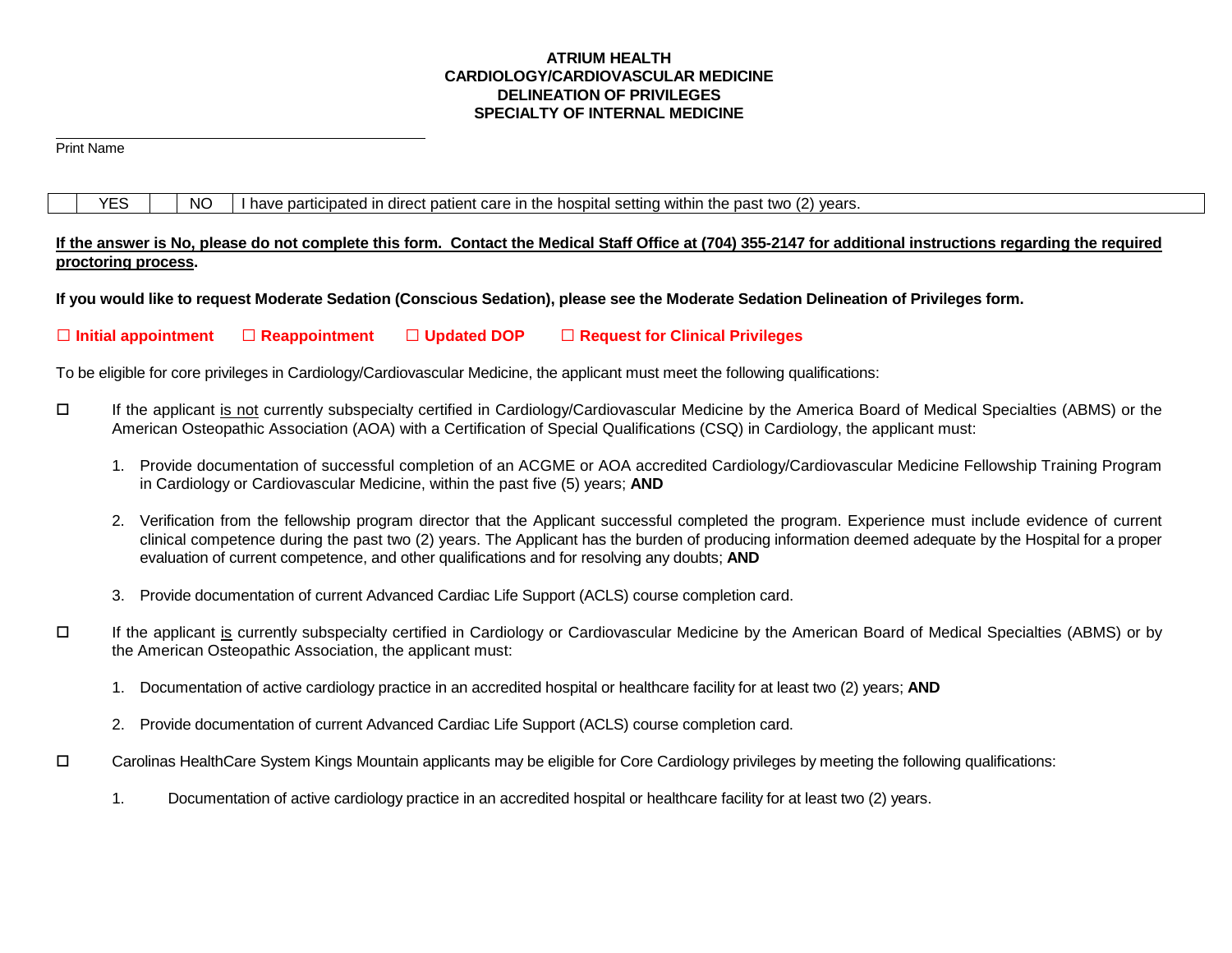Atrium Health Cardiology/Cardiovascular Medicine Delineation of Privileges - Specialty of Internal Medicine Page 2 of 19

Print Name

 $\overline{a}$ 

NOTE 1: Physicians must apply for "CORE" privileges in order to be eligible for clinical privileges in the specialty of Cardiology/Cardiovascular Medicine at any facility within Atrium Health.

NOTE 2: "CORE" privileges cannot be amended or altered in any way.

NOTE 3: Please note that the exercise of certain privileges enumerated herein is necessarily limited by the operational, and resource constraints of the facility. All procedures must be performed within a clinical setting with the capabilities and organizational structure required to provide appropriate support.

**\* SPECIAL PRIVILEGES WITH QUALIFICATIONS AND/OR SPECIFIC CRITERIA - PROVIDE THE NUMBER OF PROCEDURES PERFORMED WITHIN THE PAST TWO YEARS AND FACILITY WHERE THE PROCEDURES WERE PERFORMED.**

Please check appropriate blocks when applying for privileges:

| <b>CMC</b> | <b>Pineville</b> | <b>University</b> | <b>CR</b> | Lincoln | <b>NorthEast</b> | Union | <b>Stanly</b> | Anson | Cleveland | Kings<br>Mountain |        | <b>CARDIOLOGY CORE PRIVILEGES</b>                                                                                                                                                                                                                                                      |
|------------|------------------|-------------------|-----------|---------|------------------|-------|---------------|-------|-----------|-------------------|--------|----------------------------------------------------------------------------------------------------------------------------------------------------------------------------------------------------------------------------------------------------------------------------------------|
|            |                  |                   | N/A       |         |                  |       |               |       |           |                   | CCAR-1 | Privileges to evaluate, diagnose, treat and provide<br>consultation to patients of all ages presenting with<br>diseases of the heart, lungs, and blood vessels and<br>manage complex cardiac conditions such as heart<br>attacks, and life-threatening, abnormal heartbeat<br>rhythms. |

NOTE: Privileges include but are not limited to: advanced cardiac life support (ACLS), cardioversion, insertion and management of central venous and pulmonary artery catheters, use of thrombolytic agents, pericardiocentesis, echocardiography interpretation including stress echocardiography and transesophageal echocardiography, holter scanning, exercise stress testing, drug-induced stress testing and interpretation of radionuclide cardiac studies, temporary transvenous pacemaker placement, intra-aortic balloon pump placement, electrical cardioversion and diagnostic cardiac catheterization and endomyocardial biopsy, implantable intravascular pressure sensor/device insertion, provide basic care and management of patients with implantation of artificial heart and mechanical devices to support or replace the heart partially or totally.

These core privileges do not include any of the special procedures listed below.

| <b>CMC</b> | Pine. | Univ. | <b>CR</b> | Lin. | <b>NE</b> | Union | <b>Stanly</b> | Anson | Cle. | <b>KM</b> |        | <b>CORE CARDIOLOGY/CARDIOVASCULAR MEDICINE</b><br><b>PRIVILEGES - REHABILITATION HOSPITAL SETTING ONLY</b>                                                                                                             |
|------------|-------|-------|-----------|------|-----------|-------|---------------|-------|------|-----------|--------|------------------------------------------------------------------------------------------------------------------------------------------------------------------------------------------------------------------------|
| N/A        | N/A   | N/A   |           | N/A  | N/A       | N/A   | N/A           | N/A   | N/A  | N/A       | CCAR-9 | Privileges include evaluation and management, as well as<br>approved for performance within the acute<br>procedures<br>rehabilitation setting, in conjunction with the comprehensive<br>rehabilitation treatment plan. |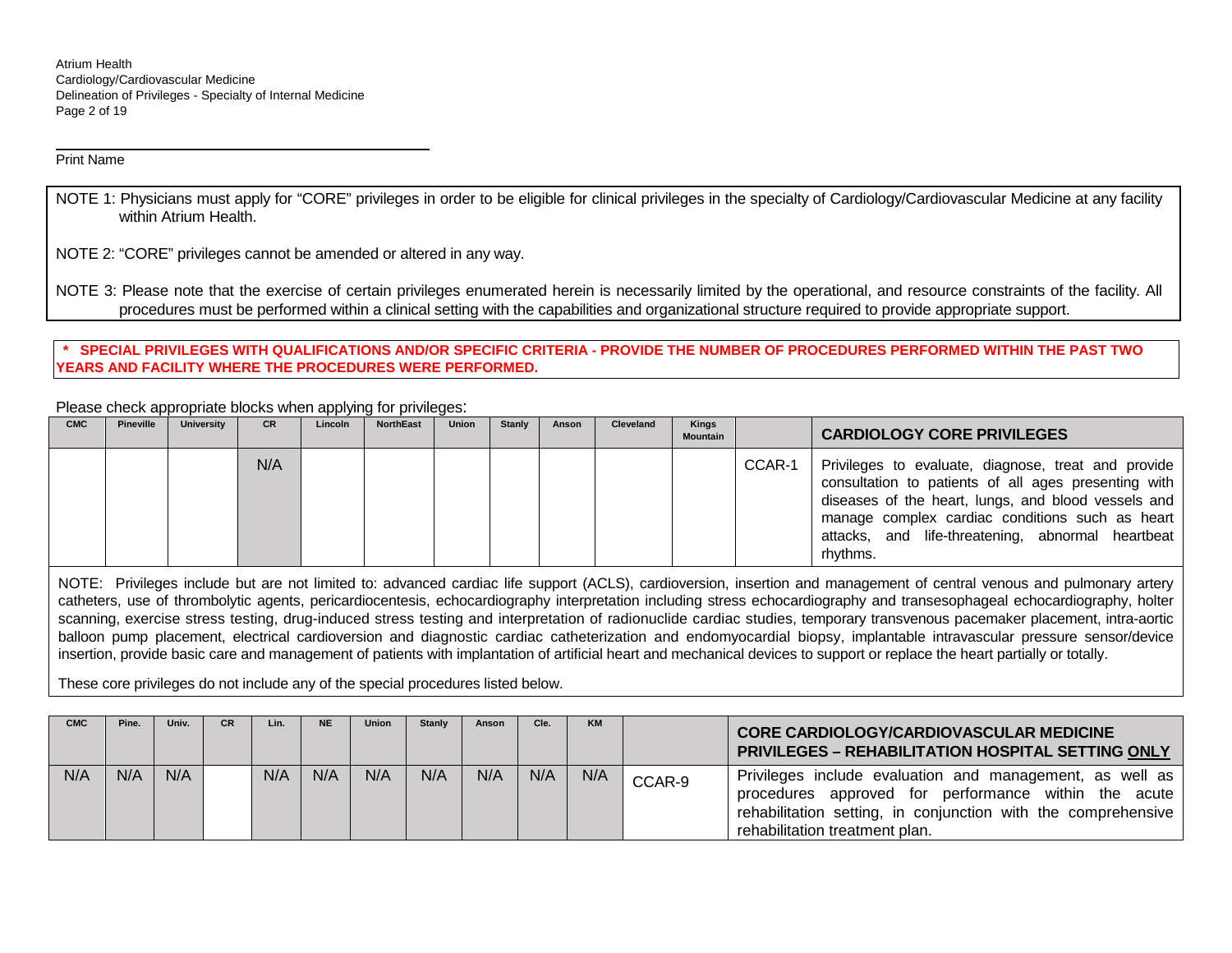Atrium Health Cardiology/Cardiovascular Medicine Delineation of Privileges - Specialty of Internal Medicine Page 3 of 19

|            | <b>Print Name</b> |       |           |      |     |              |               |       |      |           |             |                                                                                                                                                                                   |  |
|------------|-------------------|-------|-----------|------|-----|--------------|---------------|-------|------|-----------|-------------|-----------------------------------------------------------------------------------------------------------------------------------------------------------------------------------|--|
| <b>CMC</b> | Pine.             | Univ. | <b>CR</b> | Lin. | NE. | <b>Union</b> | <b>Stanly</b> | Anson | Cle. | <b>KM</b> |             | <b>Ventricular Assist Device (VAD)</b>                                                                                                                                            |  |
|            |                   |       |           |      |     |              |               |       |      |           |             | Must apply for and maintain Cardiology Core Privileges (CCAR-1)                                                                                                                   |  |
|            |                   |       | N/A       |      |     |              |               |       |      |           | $CCAR-1(a)$ | Provide advanced care and management of complex patients with<br>implantation of artificial heart and mechanical devices to support or<br>replace the heart partially or totally. |  |

#### **CCAR-1(a) Ventricular Assist Device (VAD)**

Ventricular Assist Device (VAD) is a mechanical circulatory device that is used to partially or completely replace the function of a failing heart. The mechanical pump is used to support heart function and blood flow in patients who have weakened hearts. A VAD can help support the heart during or after surgery until the heart recovers, while waiting for a heart transplant, and for patients who are not eligible for a heart transplant, can be a long-term solution to help the heart work better.

#### **Credentials Required**:

 $\overline{a}$ 

- 1. Apply for and meet the necessary criteria to be granted privileges for Cardiology Core Privileges (CCAR-1); **AND**
- 2. Documentation of current subspecialty certification in Advanced Heart Failure and Transplant Cardiology from the American Board of Medical Specialties; **AND**
- 3. Provide documentation from the Cardiology or Cardiovascular Medicine fellowship program director that the Applicant completed training to include patient selection, management and care of patients who are being considered for or who require, device-based heart failure management (e.g. mechanical circulatory support devices); **AND**
- 4. Provide documentation of the management of at least six (6) Ventricular Assist Devices (VAD) in the past two (2) years;

#### **OR**

- 1. Apply for and meet the necessary criteria to be granted privileges for Cardiology Core Privileges (CCAR-1); **AND**
- 2. Documentation of current subspecialty certification in Advance Heart Failure and Transplant Cardiology from the American Board of Medical Specialties; **AND**
- 3. Submit documentation of successful completion of six (6) cases within the past two (2) years which were performed under the guidance of an approved proctor who is trained in the advanced care and management Ventricular Assist Device (VAD).

#### **Maintenance Criteria for Continued Privileges - Ventricular Assist Device (VAD) (CCAR-1(a)):**

The Physician must provide documentation that they have participated in the care of these patients over a two (2) year period to be eligible to reapply for Ventricular Assist Device (VAD) privileges. Acceptable results of ongoing professional practice evaluation and outcomes will be considered to reapply for VAD. The physician must also provide documentation of current subspecialty certification in Advanced Heart Failure and Transplant Cardiology from the American Board of Medical Specialties. This will be reviewed at the time of reappointment. Physicians who would like to continue to hold any special privileges but are unable to document the minimal number will be requested to voluntarily withdraw their request for such privileges and to complete the necessary proctoring forms.

EXCEPTION: patients with a Ventricular Assist Device who are receiving Hospice and Palliative Care are not required to be managed by a Cardiologist.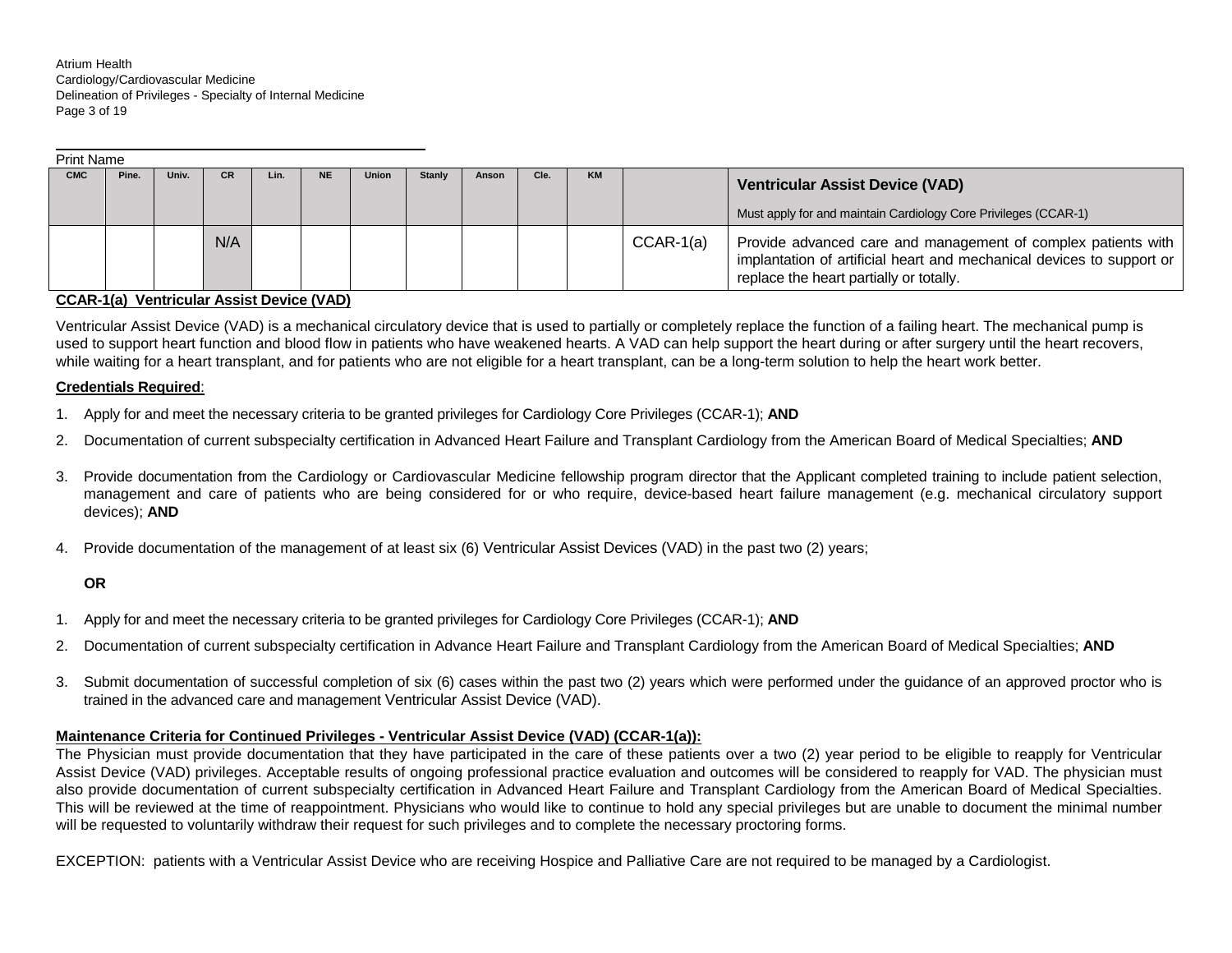Atrium Health Cardiology/Cardiovascular Medicine Delineation of Privileges - Specialty of Internal Medicine Page 4 of 19

#### Print Name

 $\overline{a}$ 

| <b>CMC</b> | Pine. | Univ. | <b>CR</b> | Lin. | <b>NE</b> | <b>Union</b> | Stanly | Anson | Cle. | <b>KM</b> |             | <b>CARDIOVASCULAR DISEASE OUTPATIENT CORE</b><br><b>PRIVILEGES</b>                                                                                                                                                                                                                                                                                                                                                                      |  |
|------------|-------|-------|-----------|------|-----------|--------------|--------|-------|------|-----------|-------------|-----------------------------------------------------------------------------------------------------------------------------------------------------------------------------------------------------------------------------------------------------------------------------------------------------------------------------------------------------------------------------------------------------------------------------------------|--|
| N/A        | N/A   | N/A   | N/A       | N/A  |           | N/A          | N/A    | N/A   | N/A  | N/A       | $CCAR-1(b)$ | Privileges include but are not limited to providing medical<br>services involving the care of outpatients in the Heart Success<br>Clinic, and the hospital clinics that are on the hospital license,<br>when their participation is requested by the respective Chief or<br>designee of the Department. These privileges shall - include<br>management of clinical problems which fall within the purview of<br>Cardiovascular Disease. |  |
|            |       |       |           |      |           |              |        |       |      |           |             | <b>Maintenance Criteria for Continued Privileges (CCAR-1(b))</b>                                                                                                                                                                                                                                                                                                                                                                        |  |

For any privileges that are granted during initial credentialing the Appointee must provide the following at the time of reappointment:

- 1. The Physician must provide documentation from the Practitioners outpatient practice setting to include a minimum of three (3) cases managed in the most recent two (2) years; **AND**
- 2. Submission of a Peer Review Evaluation Form completed by one of the Applicant's peers that refers patients to Appointee.

This will be reviewed at the time of reappointment. Physicians who would like to continue to hold Cardiovascular Disease Outpatient Core Privileges but are unable to document the minimal number will be requested to voluntarily withdraw their request for such privileges and to complete the necessary proctoring forms.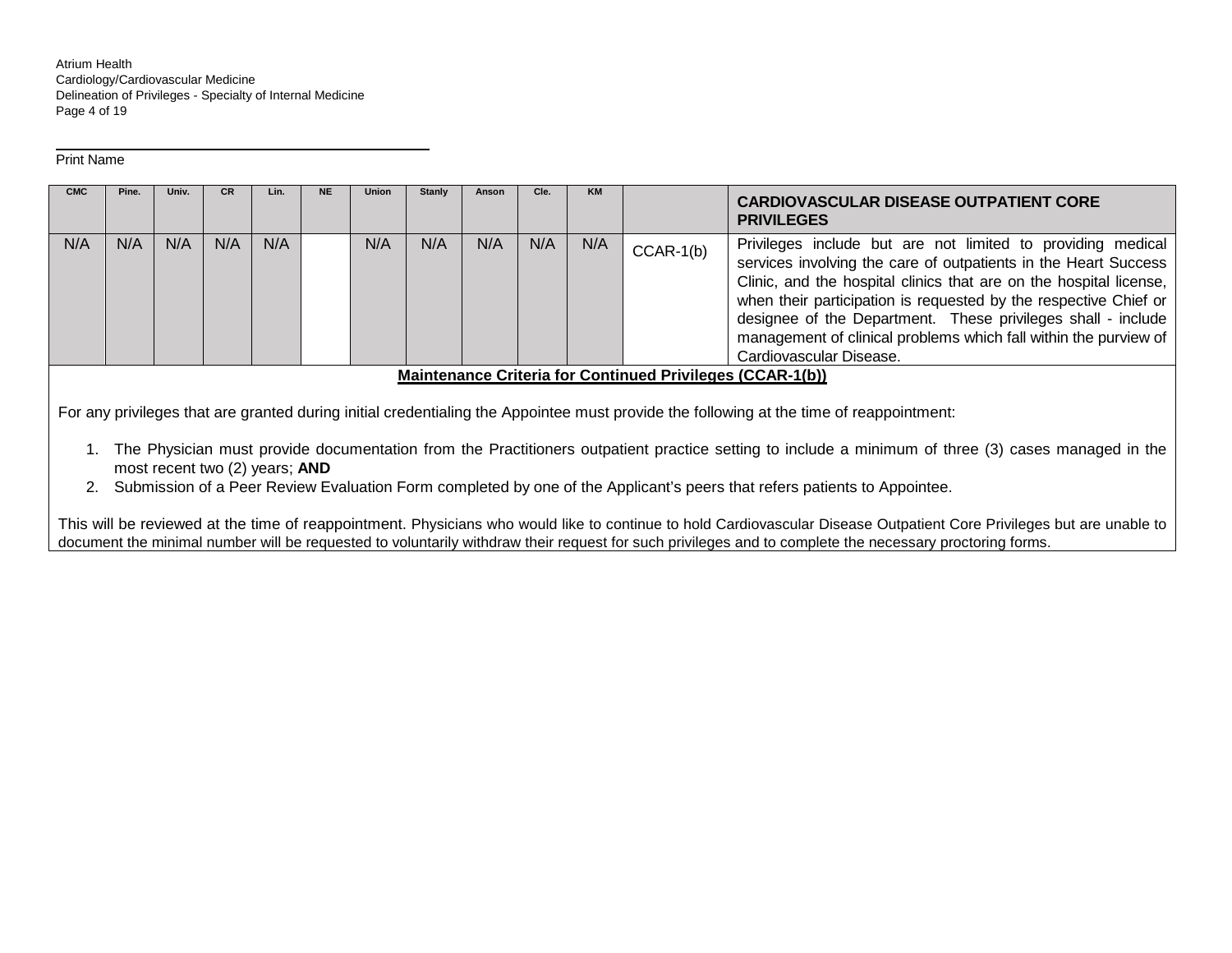Atrium Health Cardiology/Cardiovascular Medicine Delineation of Privileges - Specialty of Internal Medicine Page 5 of 19

Print Name

 $\overline{a}$ 

The following Interventional Cardiology Core Privileges may be requested only by applicants who meet the entry level criteria; **AND**

Interventional Cardiology ACGME or AOA Board certified or eligible; **AND**

Completion of an additional one (1) year accredited program in Interventional Cardiology within the past two (2) years with verification of competence by the Director of the training program; **OR**

Applicants who completed their training program greater than two (2) years ago and are currently practicing Interventional Cardiology may submit a minimum number of onehundred and fifty (150) interventional cases for the past two (2) years; **OR**

Alternatively, for applicants that do not meet a threshold of one-hundred and fifty (150) interventional cases for the past two (2) years; applicants may submit the total number of cases in a lifetime career for review and consideration of a proctoring process by a high volume interventionalist with privileges. This will be at the discretion of the medical director of the cardiovascular diagnostic laboratory in conjunction with the chief/section chief of the department of internal medicine (applicants will need to contact the medical staff office for instructions for permission to be proctored request forms).

Please check appropriate blocks when applying for privileges:

| <b>CMC</b> | Pine. | Univ. | <b>CR</b> | Lin. | <b>NE</b> | <b>Union</b> | <b>Stanly</b> | Anson | Cle. | <b>KM</b> |                                |               |                                                              | <b>INTERVENTIONAL CARDIOLOGY CORE PRIVILEGES</b>                                                                                                                                                                                                                                                                                                                                                                                                                                                                                                                                                                                                                                                                                                                                                                                                                                                                                                                                        |
|------------|-------|-------|-----------|------|-----------|--------------|---------------|-------|------|-----------|--------------------------------|---------------|--------------------------------------------------------------|-----------------------------------------------------------------------------------------------------------------------------------------------------------------------------------------------------------------------------------------------------------------------------------------------------------------------------------------------------------------------------------------------------------------------------------------------------------------------------------------------------------------------------------------------------------------------------------------------------------------------------------------------------------------------------------------------------------------------------------------------------------------------------------------------------------------------------------------------------------------------------------------------------------------------------------------------------------------------------------------|
|            |       |       | N/A       | N/A  |           |              | N/A           | N/A   | N/A  | N/A       | CCAR-2 <sup>*</sup>            | IRB protocol. | Cardiovascular Diagnostic Laboratory.                        | Privileges to evaluate and treat disease in the coronary arteries, cardiac<br>valves or cardiac chambers to include, but not limited to, coronary<br>angioplasty, cardiac valvuloplasty, ASD closures, catheter directed<br>thrombolysis of the pulmonary arteries, septal ablation or any cardiac<br>interventional procedure as outlined/defined under American College of<br>Cardiology (ACC), American Heart Association (AHA), or the Society for<br>Cardiovascular Angiography and Interventions (SCAI) protocols or<br>guidelines that are FDA approved devices. Supplemental certification<br>may be required for low volume procedures as dictated by FDA or other<br>regulatory agencies or at the discretion of the Medical Director of the<br>Devices that are under Investigational Review Board (IRB) supervision<br>(FDA-IRB) devices under this category may only be performed by CAR-2<br>privileged physicians who meet the criteria as specified by their respective |
|            |       |       |           |      |           |              |               |       |      |           | <b>Minimum Number Required</b> |               | <b>Number</b><br><b>Performed Within The</b><br>Past 2 Years | Location                                                                                                                                                                                                                                                                                                                                                                                                                                                                                                                                                                                                                                                                                                                                                                                                                                                                                                                                                                                |
|            |       |       |           |      |           |              |               |       |      |           |                                | 150           |                                                              |                                                                                                                                                                                                                                                                                                                                                                                                                                                                                                                                                                                                                                                                                                                                                                                                                                                                                                                                                                                         |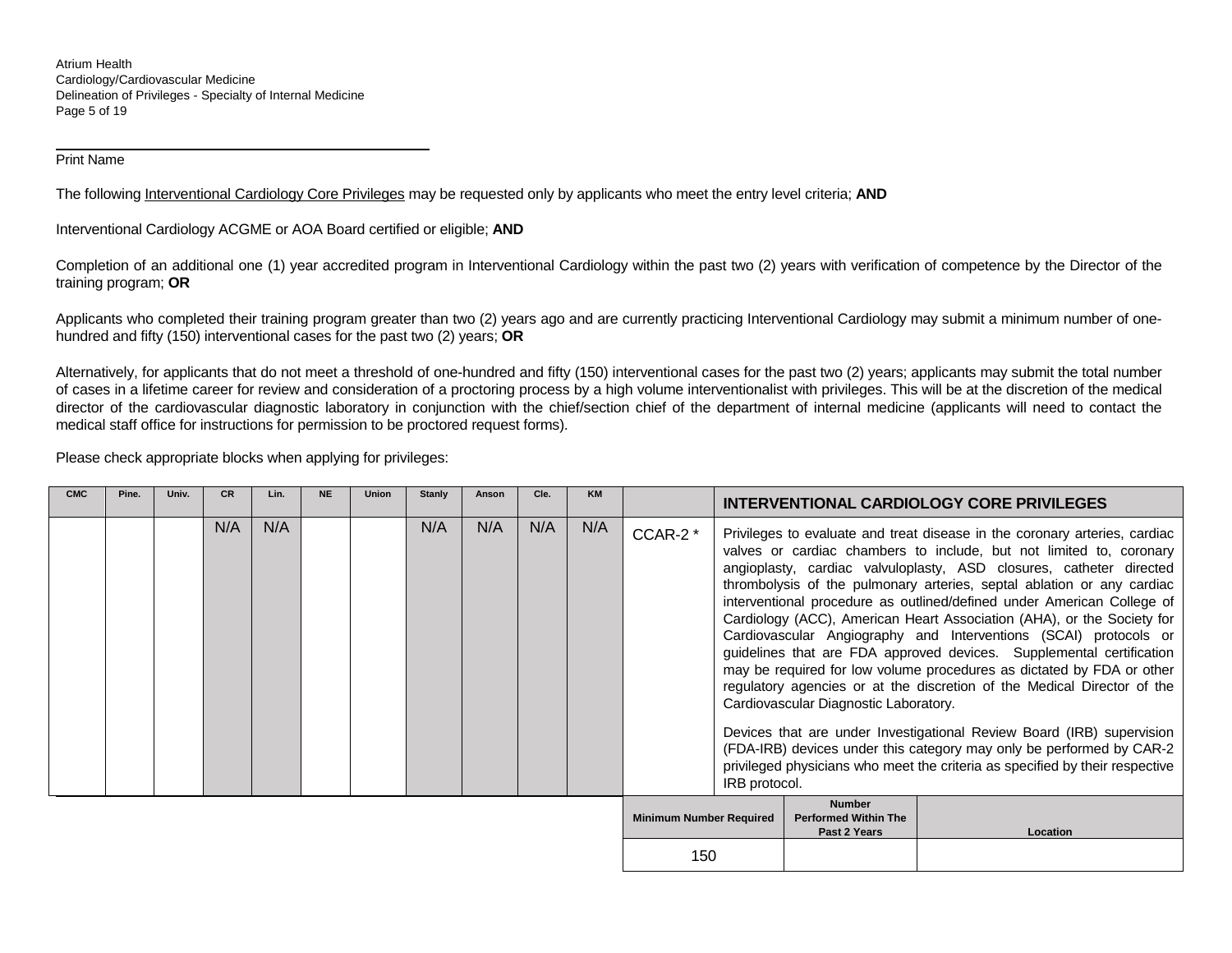Atrium Health Cardiology/Cardiovascular Medicine Delineation of Privileges - Specialty of Internal Medicine Page 6 of 19

Print Name

 $\overline{a}$ 

## Maintenance Criteria for Continued Privileges:

Cases: The Physician must submit a minimum of one hundred and fifty (150) representative samples of interventional cardiology procedures over the past two (2) years based on acceptable results of ongoing professional practice evaluation and outcomes to reapply for interventional cardiology privileges. This will be reviewed at the time of reappointment. Physicians who do not meet the one hundred and fifty (150) representative samples of interventional cardiology procedures over a two (2) year period consideration of reappointment will be at the discretion of the Medical Director of the Cardiovascular Diagnostic Laboratory in conjunction with the Chief/Section Chief of the Specialty.

CME: To maintain a cognitive knowledge base, it is recommended that individual operators attend at least twenty (20) hours of interventional cardiology continuing medical education (CME) every two (2) years. This could include catheterization conference and PCI meetings in addition to expanding the use of simulation cases for procedure use and competence.

**OTHER CRITERIA:** The continued performance of these procedures will be assessed for clinical competence as these procedures require considerable experience and judgment. The type(s) of information that may be included in this review are; quality benchmarks, mortality related to the procedure, stroke, MI related to the procedure, Ischemia requiring emergency CABG either as a result of the procedure failure or a procedure complication, vascular access site complications, contrast agent nephropathy, excessive bleeding, requiring treatment and other data such as coronary perforation and tamponade.

# **SPECIAL PRIVILEGES (SEE QUALIFICATIONS AND/OR SPECIFIC CRITERIA) – PROVIDE THE NUMBER OF PROCEDURES PERFORMED WITHIN THE PAST TWO YEARS AND FACILITY WHERE THE PROCEDURES WERE PERFORMED.**

#### Please check appropriate blocks when applying for privileges:<br>
cMC | Pine, | Univ, | CR | Lin, | NE | Union | Stanly | Anson **CMC Pine. Univ. CR Lin. NE Union Stanly Anson Cle. KM** SPECIAL PRIVILEGES Must apply for and maintain Interventional Cardiology Core Privileges (CCAR-2) **Number Performed Within The Past 2 Years Location** N/A N/A N/A N/A N/A N/A N/A N/A N/A N/A CCAR-2(a) \* Trans-Catheter Aortic Valve Replacement (TAVR)

# **CCAR-2(a) TRANS-CATHETER AORTIC VALVE REPLACEMENT (TAVR)**

Transcatheter valve replacement is similar from an operator viewpoint to the currently performed balloon aortic valvuloplasty. In that procedure, a balloon is delivered via a transarterial approach and used to dilate the stenotic aortic valve. With TAVR, similar techniques are used to deliver and implant the stent-based prosthetic valve in the site of the native aortic valve. The cognitive base and catheter skills of interventional cardiology are therefore required. However, the procedure differs from balloon aortic valvuloplasty in several important respects. These include the following:

- 1. TAVR is often performed via a femoral artery cut down, a procedure necessarily performed by a cardiovascular surgeon.
- 2. Given the significant incidence of emergent life-threatening complications such as valve embolization (unique to TAVR) and/or aortic rupture, a credentialed cardiovascular surgeon is required member of the implant team. These complications, if they occur may require immediate surgical intervention. Thus a credentialed cardiovascular surgeon, who holds the TAVR privilege, must be scrubbed in at the table ready for emergency surgical intervention during the critical portions of the procedure.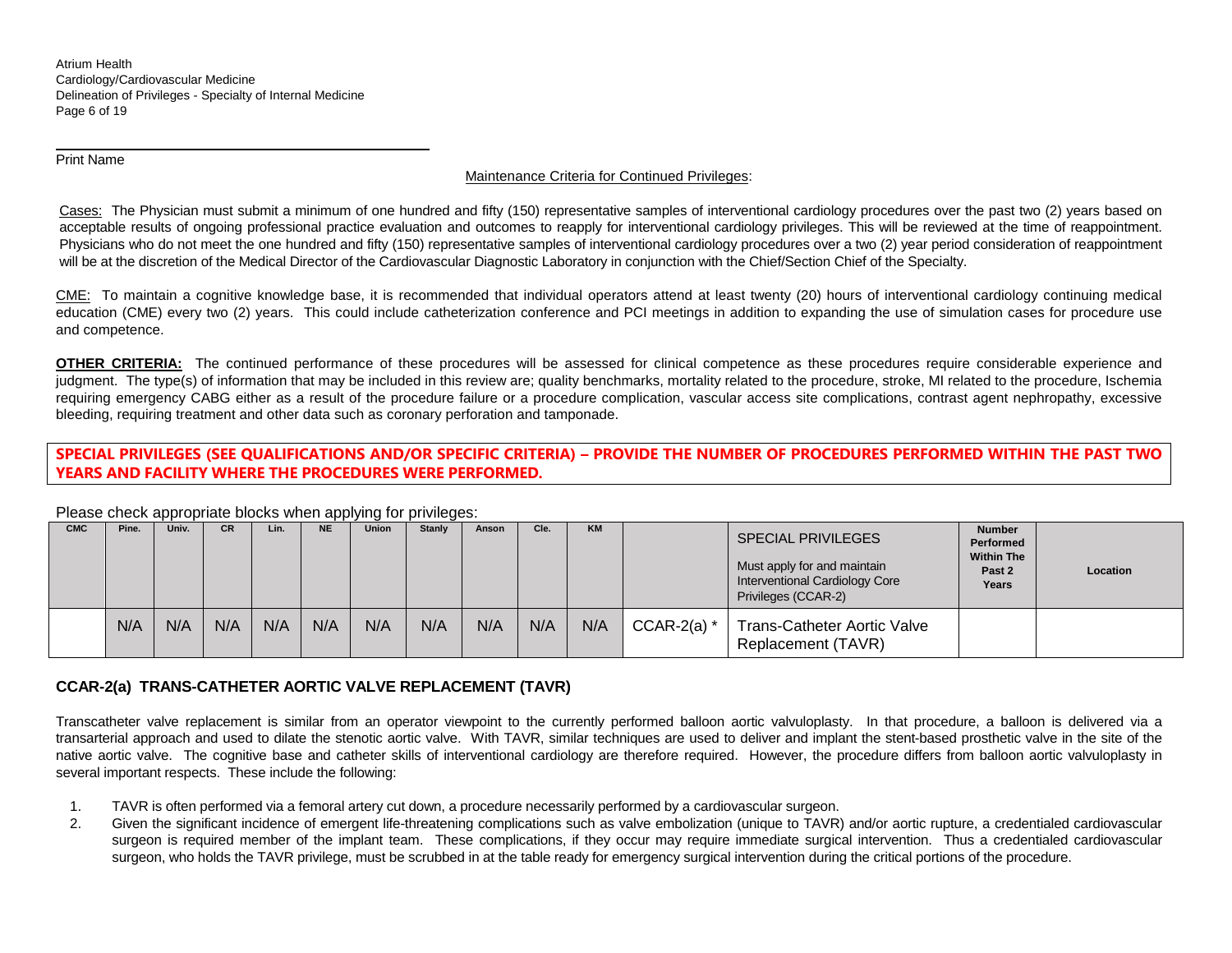Atrium Health Cardiology/Cardiovascular Medicine Delineation of Privileges - Specialty of Internal Medicine Page 7 of 19

Print Name

 $\overline{a}$ 

# **CCAR-2(a) TRANS-CATHETER AORTIC VALVE REPLACEMENT (TAVR) – continued**

SKILLS AND TRAINING: Transcatheter valve replacement is similar from an operator viewpoint to the currently performed balloon aortic valvuloplasty. In that procedure, a balloon is delivered via a transarterial approach and used to dilate the stenotic aortic valve. With TAVR, similar techniques are used to deliver and implant the stent-based prosthetic valve in the site of the native aortic valve. The cognitive base and catheter skills of interventional cardiology are therefore required.

Additional training specific to the valve and delivery system is required. Because the sole device available for the procedure in the United States was only approved by the FDA on November 2, 2011, few physicians in this country have substantial experience with the device. Industry-sponsored training courses are therefore available and mandated as a path to initial U.S. use of this technology.

#### **NO PRIOR EXPERIENCE/TRAINING IN TAVR DEVICE USE**

- 1. Provide documentation of certification from the American Board of Internal Medicine or by the American Osteopathic Association (AOA); **AND**
- 2. Provide documentation of successful completion of a fellowship training program which is ACGME or AOA accredited in Interventional Cardiology, within the past five (5) years; **OR**
- 1. Provide documentation of subspecialty certification in Interventional Cardiology by the American Board of Internal Medicine or the American Osteopathic Association;

#### **AND**

- 2. Apply for and meet the necessary criteria to be granted privileges for Interventional Cardiology Core Privileges (CCAR-2); **AND**
- 3. Provide documentation of successful completion of an industry sponsored training program; **AND**
- 4. Submit documentation of successful completion of four (4) cases which were performed under the guidance of an approved proctor who is trained in the TAVR device procedure.

**OR**

# **CURRENTLY EXPERIENCED AND PERFORMING TAVR DEVICE PROCEDURES**

- 1. Provide documentation of subspecialty certification in Interventional Cardiology by the American Board of Internal Medicine or the American Osteopathic Association; **AND**
- 2. Apply for and meet the necessary criteria to granted privileges for Interventional Cardiology Core Privileges (CCAR-2); **AND**
- 3. Submit documentation of successful completion of thirty (30) TAVR procedures, which were performed within the past two (2) years, with acceptable outcomes. (Please note: these cases will be reviewed by the Cardiovascular Diagnostic Laboratory Committee)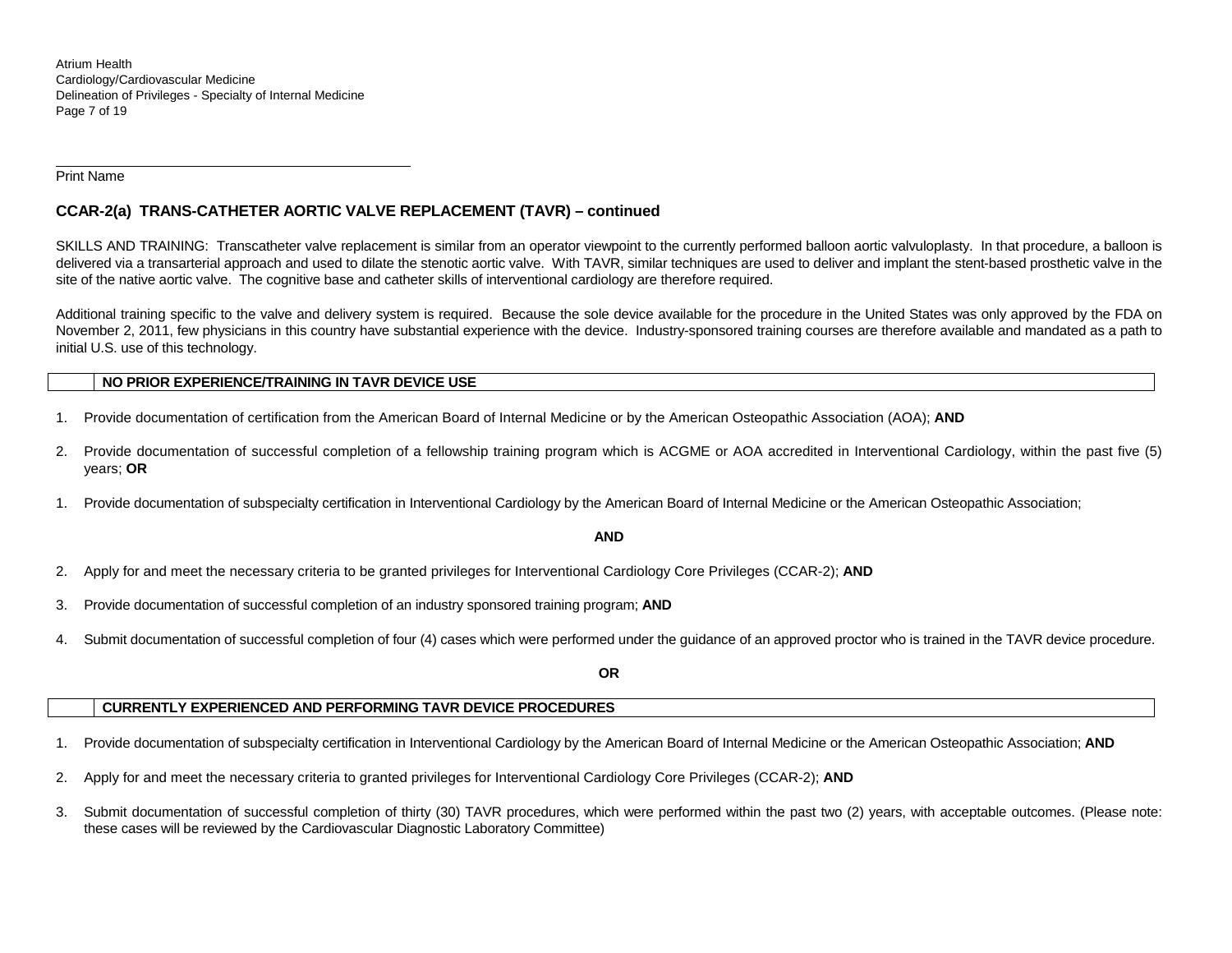Atrium Health Cardiology/Cardiovascular Medicine Delineation of Privileges - Specialty of Internal Medicine Page 8 of 19

Print Name

 $\overline{a}$ 

# **CCAR-2(a) TRANS-CATHETER AORTIC VALVE REPLACEMENT (TAVR) – continued**

**PLEASE NOTE:** If the proctoring is to occur at Carolinas Medical Center, contact the Medical Staff Office to obtain the POLICY AND THE PERMISSION TO BE PROCTORED REQUEST FORM. This process must be completed before you may apply for the privilege. It is noted that the proctoring for the TAVR device will occur at Carolinas Medical Center. The definition of a proctor is listed below.

**\*** For the TAVR procedure a proctor is defined as a thoracic and cardiovascular surgeon and/or interventional cardiologist who has met the above outlined qualifications for credentialing and has had practice experience in successful use of the TAVR device. The proctor must submit a letter from their institution where they currently hold the privileges, attesting to experience and satisfactory outcomes using the TAVR device. Additionally, the proctor shall be approved by the Chief of the Department. PLEASE NOTE: The TAVR procedure is performed as a team with one Interventional Cardiologist and one Thoracic and Cardiovascular Surgeon; therefore, both the Interventional Cardiologist and the Thoracic and Cardiovascular Surgeon would receive credit for being proctored.

#### **Criteria for Maintenance of Privileges (CCAR-3(a)):**

The Physician must submit a representative sample of a minimum of twelve (12) cases over the past two (2) years based on acceptable results of ongoing professional practice evaluation and outcomes to reapply for Trans-catheter Aortic Valve Replacement (TAVR). This will be reviewed at the time of reappointment. Physicians who would like to continue to hold any special privileges but are unable to document the minimal number will be requested to voluntarily withdraw their request for such privileges and to complete the necessary proctoring forms.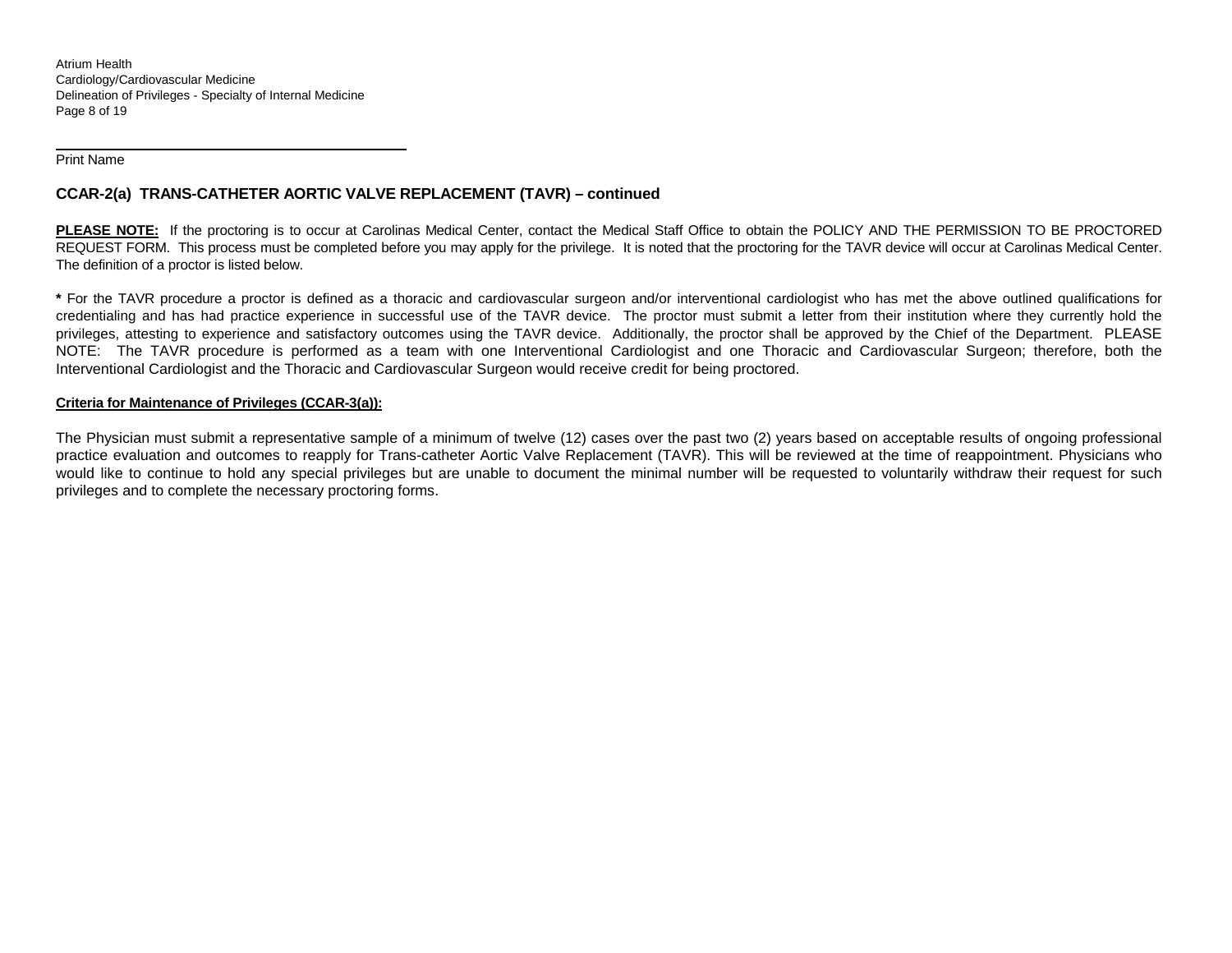Atrium Health Cardiology/Cardiovascular Medicine Delineation of Privileges - Specialty of Internal Medicine Page 9 of 19

Print Name

 $\overline{a}$ 

The following Clinical Cardiac Electrophysiology Core Privileges may be requested only by applicants who meet the entry level criteria and who have completed an accredited program in clinical cardiac electrophysiology; **AND**

Completion of an additional one (1) year accredited program in Clinical Cardiac Electrophysiology Cardiology or subspecialty certification in Clinical Cardiac Electrophysiology Cardiology with verification of competence in the requested procedure by the Directory of the training program; **OR**

Applicants who completed their training program greater than two (2) years ago and are currently practicing Clinical Cardiac Electrophysiology may submit a minimum number of three hundred (300) Electrophysiology cases for the past two (2) years, **OR**

Alternatively, for applicants that do not meet a threshold of three hundred (300) Electrophysiology cases for the past two (2) years; applicants may submit the total number of cases in a lifetime career for review and consideration of a proctoring process by a high volume Cardiac Electrophysiologist with privileges. This will be at the discretion of the medical director of the cardiovascular diagnostic laboratory in conjunction with the chief/section chief of the department of internal medicine (applicants will need to contact the medical staff office for instructions for permission to be proctored request forms).

Please check appropriate blocks when applying for privileges:

| <b>CMC</b> | Pine. | Univ. | <b>CR</b> | Lin. | <b>NE</b> | <b>Union</b> | Stanly | Anson | Cle. | KM  |                                |                                                                                                                                                                                                                                                                                                                                                                         | <b>PRIVILEGES</b>                                            | <b>CLINICAL CARDIAC ELECTROPHYSIOLOGY CORE</b> |
|------------|-------|-------|-----------|------|-----------|--------------|--------|-------|------|-----|--------------------------------|-------------------------------------------------------------------------------------------------------------------------------------------------------------------------------------------------------------------------------------------------------------------------------------------------------------------------------------------------------------------------|--------------------------------------------------------------|------------------------------------------------|
|            |       | N/A   | N/A       | N/A  |           | N/A          | N/A    | N/A   | N/A  | N/A | CCAR-3*                        | Privileges to evaluate, treat and provide consultation to acute<br>and chronically ill patients of all ages with a variety of heart<br>rhythm disorders. Care of patients before and after an<br>electrophysiologic procedure; with permanent pacemakers;<br>Cardiac Resynchronization Therapy (CRT); with postoperative<br>arrhythmias and care of patients with ICDs. |                                                              |                                                |
|            |       |       |           |      |           |              |        |       |      |     | <b>Minimum Number Required</b> |                                                                                                                                                                                                                                                                                                                                                                         | <b>Number</b><br><b>Performed Within The</b><br>Past 2 Years | <b>Location</b>                                |
|            |       |       |           |      |           |              |        |       |      |     | 150                            |                                                                                                                                                                                                                                                                                                                                                                         |                                                              |                                                |

NOTE: Privileges include sinus node dysfunction, atrioventricular (AV) and intraventricular block, and supraventricular and ventricular tachyarrhythmias; clinical conditions of unexplained syncope, aborted sudden cardiac death, palpitations, Wolff-Parkinson-White (WPW) syndrome, and long QT syndrome.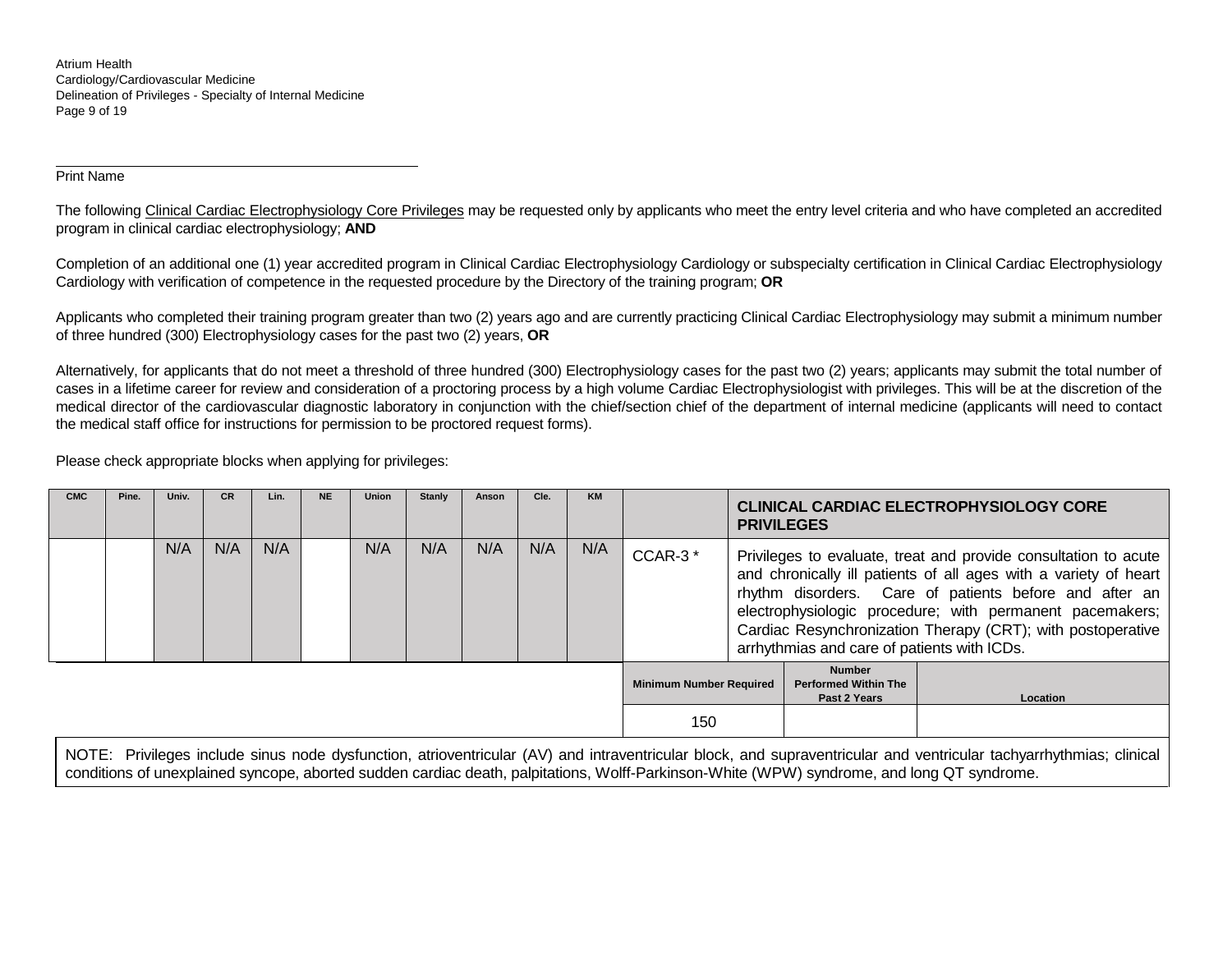Atrium Health Cardiology/Cardiovascular Medicine Delineation of Privileges - Specialty of Internal Medicine Page 10 of 19

Print Name

 $\overline{a}$ 

# **Maintenance Criteria for Continued Privileges (CCAR-3):**

Cases: The Physician must submit a minimum of one hundred and fifty (150) representative samples of clinical cardiac electrophysiology procedures over the past two (2) years based on acceptable results of ongoing professional practice evaluation and outcomes to reapply for clinical cardiac electrophysiology privileges. This will be reviewed at the time of reappointment. Physicians who do not meet the one hundred and fifty (150) representative samples of electrophysiology cardiology procedures over a two (2) year period consideration of reappointment will be at the discretion of the Medical Director of the Cardiovascular Diagnostic Laboratory in conjunction with the Chief/Section Chief of the Specialty.

CME: To maintain a cognitive knowledge base, it is recommended that individual operators attend at least twenty (20) hours of clinical cardiac electrophysiology continuing medical education (CME) every two (2) years.

#### **OTHER CRITERIA:**

The continued performance of these procedures will be assessed for clinical competence as these procedures require considerable experience and judgment. The type(s) of information that may be included in this review are; quality benchmarks, mortality related to the procedure, and periprocedural complications including but not limited to: vascular site complications, cardiac perforation, cardiac device infection, and procedure related pneumothorax.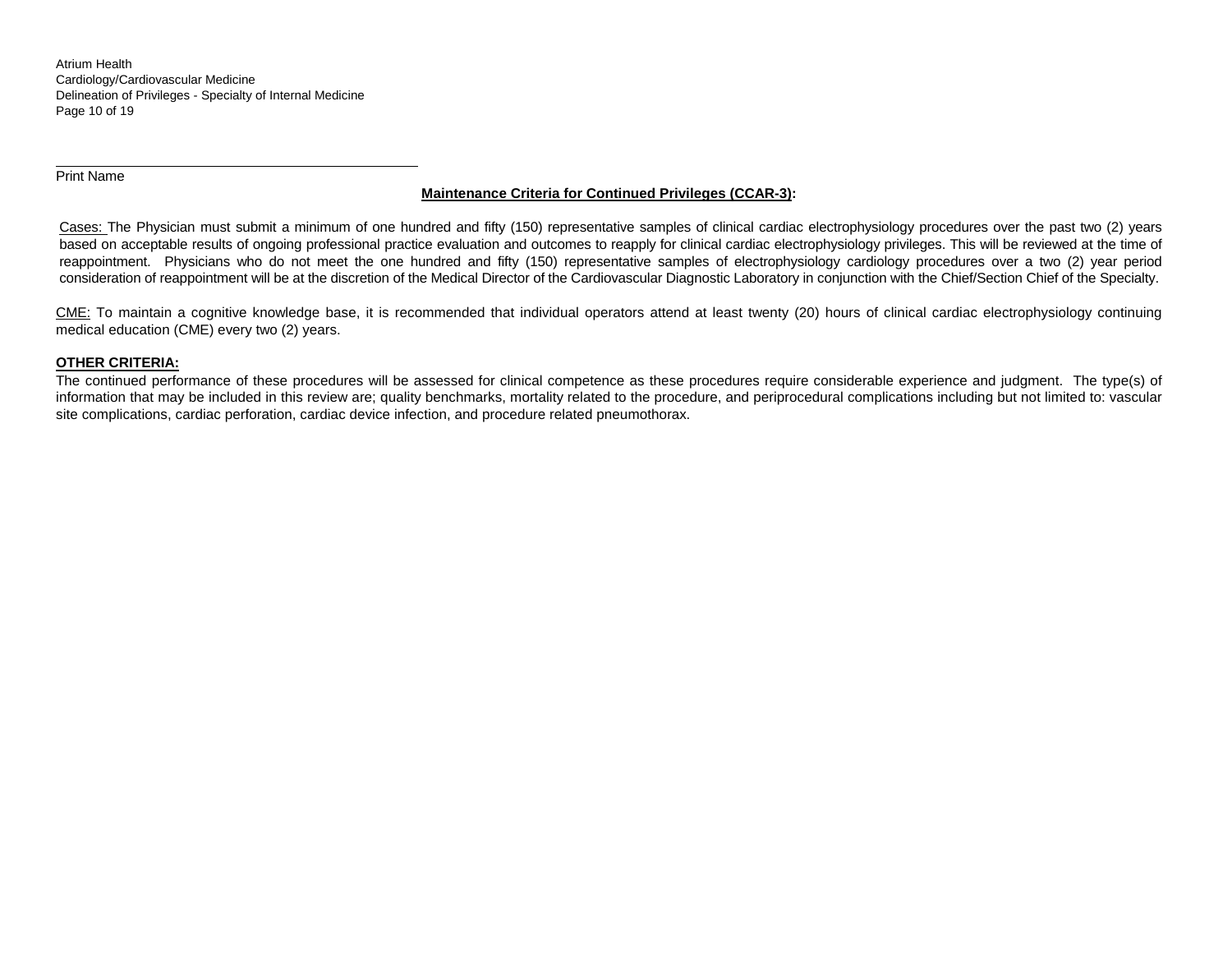Print Name

 $\overline{a}$ 

# • **SPECIAL PRIVILEGES (SEE QUALIFICATIONS AND/OR SPECIFIC CRITERIA) – PROVIDE THE NUMBER OF PROCEDURES PERFORMED WITHIN THE PAST TWO YEARS AND FACILITY WHERE THE PROCEDURES WERE PERFORMED.**

| <b>CMC</b> | Pine. | Univ. | <b>CR</b> | Lin. | <b>NE</b> | Union | Stanly | Anson | Cle. | <b>KM</b> |             | <b>SPECIAL PRIVILEGES</b><br>Must apply for and maintain<br>Cardiology or Interventional<br>Cardiology Core Privileges (CCAR-1<br>or CCAR-2)                                                                                                                                                                                                                                                                                      | <b>Number</b><br><b>Performed</b><br><b>Within The</b><br>Past 2 Years | Location |
|------------|-------|-------|-----------|------|-----------|-------|--------|-------|------|-----------|-------------|-----------------------------------------------------------------------------------------------------------------------------------------------------------------------------------------------------------------------------------------------------------------------------------------------------------------------------------------------------------------------------------------------------------------------------------|------------------------------------------------------------------------|----------|
|            |       |       |           |      |           |       |        |       |      |           | CCAR-4*     | Cardiac Pacing and Arrhythmia<br>Management<br>Please note that Cardiac Pacing<br>and Arrhythmia Management<br>(CCAR-4) privileges are included<br>Clinical<br>Cardiac<br>in<br>Electrophysiology Core Privileges<br>(CCAR-3). CCAR-4 privileges are<br>reserved for physicians who can<br>meet the approved initial and<br>maintenance criteria but have not<br>completed a fellowship in Clinical<br>Cardiac Electrophysiology. |                                                                        |          |
|            |       | N/A   | N/A       | N/A  |           |       | N/A    | N/A   |      | N/A       | $CCAR-4(a)$ | Permanent Pacemakers*                                                                                                                                                                                                                                                                                                                                                                                                             |                                                                        |          |
|            |       | N/A   | N/A       | N/A  |           | N/A   | N/A    | N/A   | N/A  | N/A       | $CCAR-4(b)$ | Implantable Cardioverter-<br>defibrillators (ICD) *                                                                                                                                                                                                                                                                                                                                                                               |                                                                        |          |
|            |       | N/A   | N/A       | N/A  |           | N/A   | N/A    | N/A   | N/A  | N/A       | $CCAR-4(c)$ | Cardiac Resynchronization<br>Therapy (CRT) *                                                                                                                                                                                                                                                                                                                                                                                      |                                                                        |          |

Please check appropriate blocks when applying for privileges:

#### **CCAR-4 CARDIAC PACING AND ARRHYTHMIA MANAGEMENT**

Cardiac pacing and arrhythmia management involve implanting electronic devices such as pacemakers or implantable cardioverter-defibrillators (ICD). These devices are designed to detect arrhythmias (i.e., abnormal heart rhythms), when the heart beats too slowly (i.e., bradycardia) or too rapidly (i.e., tachycardia), and deliver a shock to restore normal rhythm.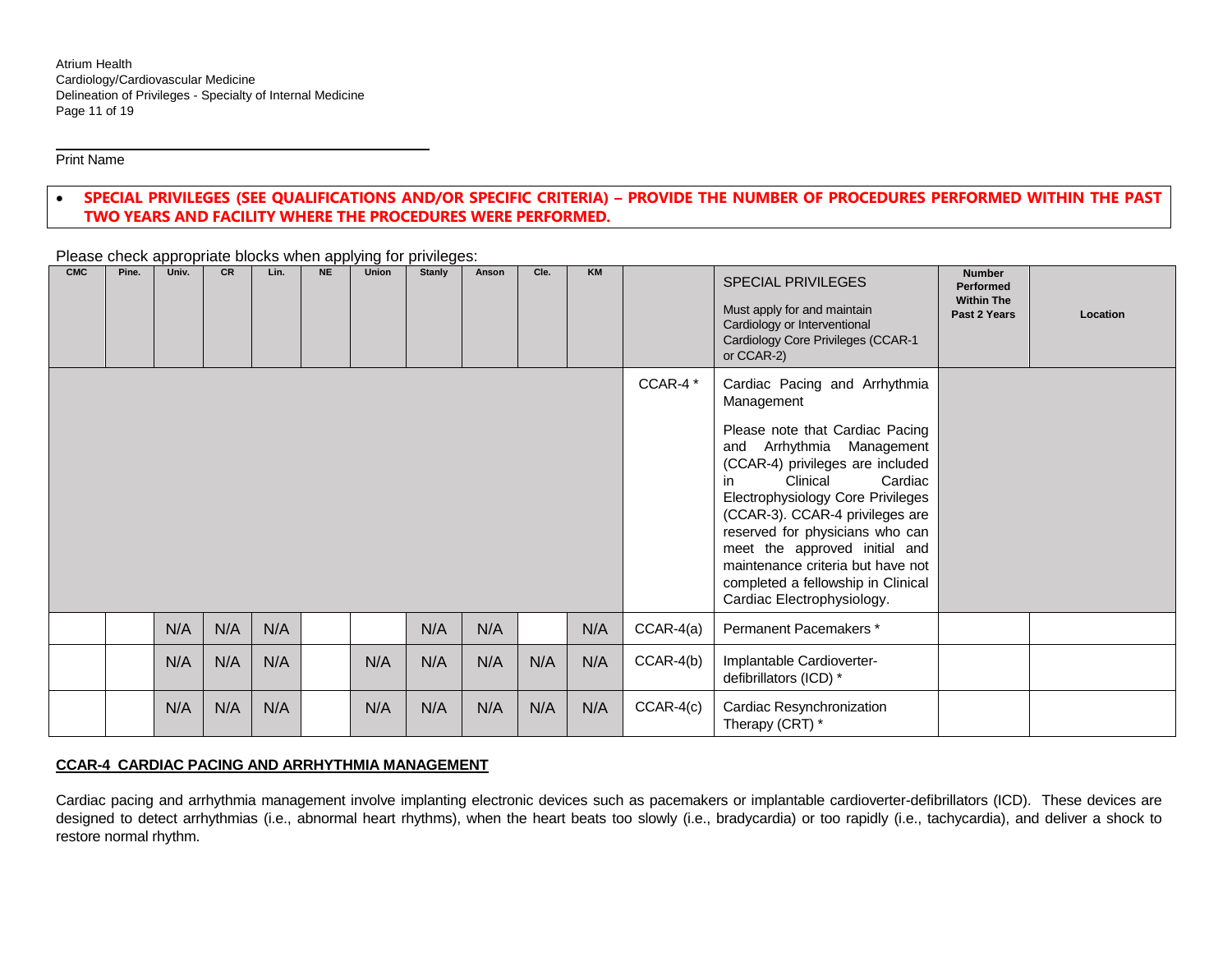Atrium Health Cardiology/Cardiovascular Medicine Delineation of Privileges - Specialty of Internal Medicine Page 12 of 19

Print Name

 $\overline{a}$ 

## **CCAR-4(a) PERMANENT PACEMAKERS**

The Applicant should provide documentation of the following:

- 1. Documentation of current certification by the American Board of Medical Specialties or the American Osteopathic Board of Cardiology; **OR**
- 1. Documentation of successful completion, within the past five (5) years, of an ACGME or AOA accredited fellowship training program in Cardiovascular Diseases; **AND**
- 2. Provide documentation of successful completion of the International Board of Heart Rhythm Examiners (IBHRE) exam certification; **AND**
- 3. Provide documentation of at least fifty (50) primary implantations of transvenous pacemakers and twenty (20) pacemaker system revisions or replacements. (At least half of the implantations should involve dual-chamber pacemakers). The Applicant must also have participated in the follow-up of at least one-hundred (100) pacemaker patient visits and acquire proficiency in the advanced pacemaker electrocardiography, interrogation, and programming of complex pacemakers.

# **CCAR-4(b) IMPLANTABLE CARDIOVERTER-DEFIBRILLATORS (ICD)**

The Applicant should provide documentation of the following:

- 1. Apply for and meet the criteria requirements for permanent pacemakers (CCAR-4(a)); **AND**
- 2. Provide documentation of successful completion of the International Board of Heart Rhythm Examiners (IBHRE) exam certification; **AND**
- 3. Provide documentation of at least twenty-five (25) ICDs with defibrillation threshold testing with at least ten (10) of these being revisions/replacements.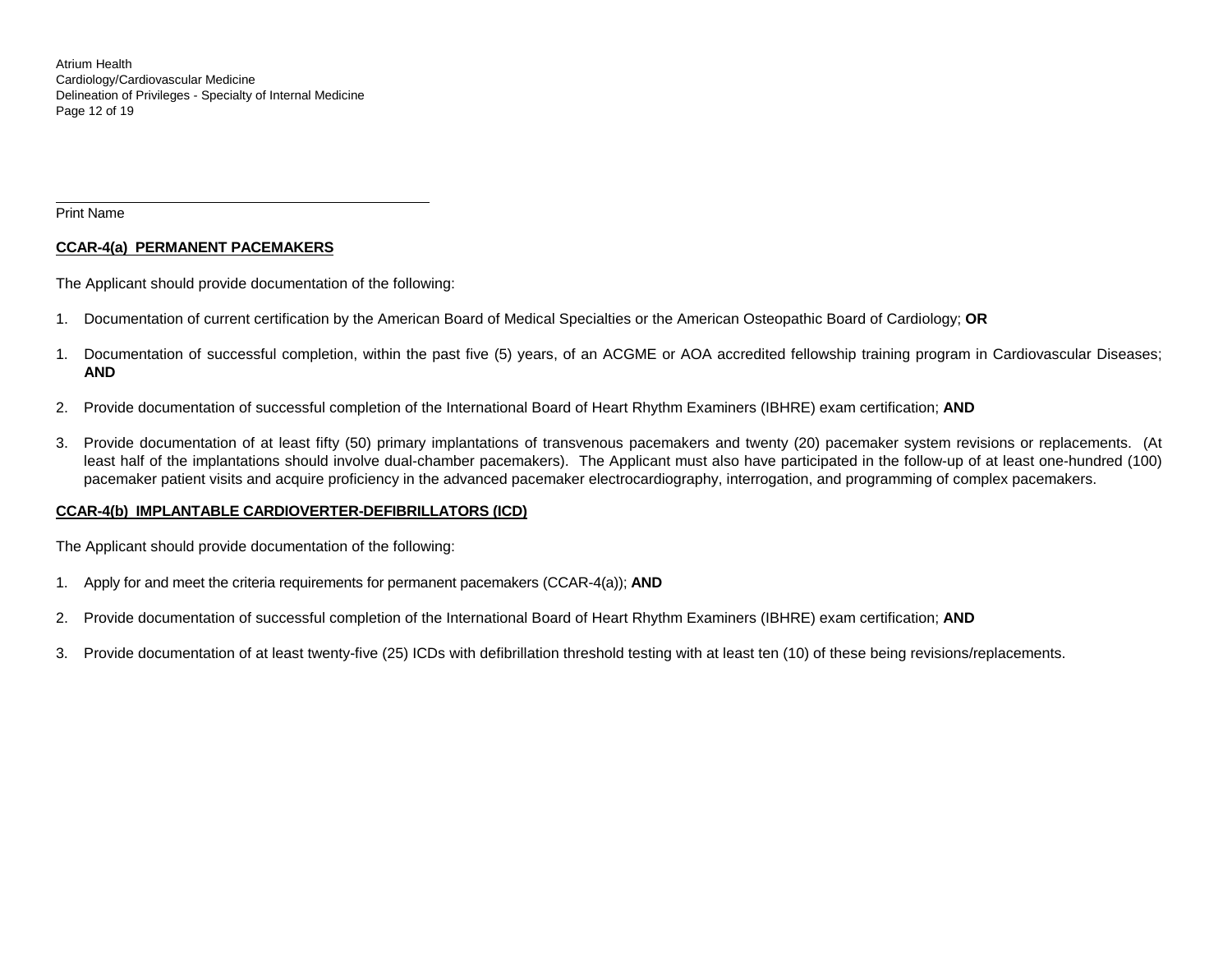Atrium Health Cardiology/Cardiovascular Medicine Delineation of Privileges - Specialty of Internal Medicine Page 13 of 19

Print Name

 $\overline{a}$ 

# **CCAR-4(c) CARDIAC RESYNCHRONIZATION THERAPY (CRT)**

The Applicant should provide documentation of the following:

- 1. Apply for and meet the criteria requirements for implantable cardioverter-defibrillators (ICD), (CCAR-4(b)); **AND**
- 2. Provide documentation of successful completion of the International Board of Heart Rhythm Examiners (IBHRE) exam certification; **AND**
- 3. Provide documentation of at least twenty (20) CRT device implantations.

## **Maintenance Criteria for Continued Privileges:**

Cases: The Physician must submit a representative sample of a minimum of twenty-four (24) Cardiac Pacing and Arrhythmia Management procedures and ten (10) revision(s)/replacement(s) procedures over the past two (2) years based on acceptable results of ongoing professional practice evaluation and outcomes to reapply for Cardiac Pacing and Arrhythmia Management (CCAR-4(A) – CCAR-4(C)) privileges. This will be reviewed at the time of reappointment. Please note that at least ten (10) of the procedures submitted, to meet the maintenance criteria, must be in the top level of the privileges requested, i.e., CCAR-4 (c) would require at least 10 of the 24 maintenance procedures to be a CRT-D device, CCAR-4 (b) would require at least 10 of the 24 maintenance procedures to be an ICD device, etc. Physicians who would like to continue to hold any special privileges but are unable to document the minimal number will be requested to voluntarily withdraw their request for such privileges and to complete the necessary proctoring forms.

#### **OTHER CRITERIA:**

The continued performance of these procedures will be assessed for clinical competence as these procedures require considerable experience and judgment. The type(s) of information that may be included in this review are; quality benchmarks, mortality related to the procedure, and periprocedural complications including but not limited to: vascular site complications, cardiac perforation, cardiac device infection, and procedure related pneumothorax.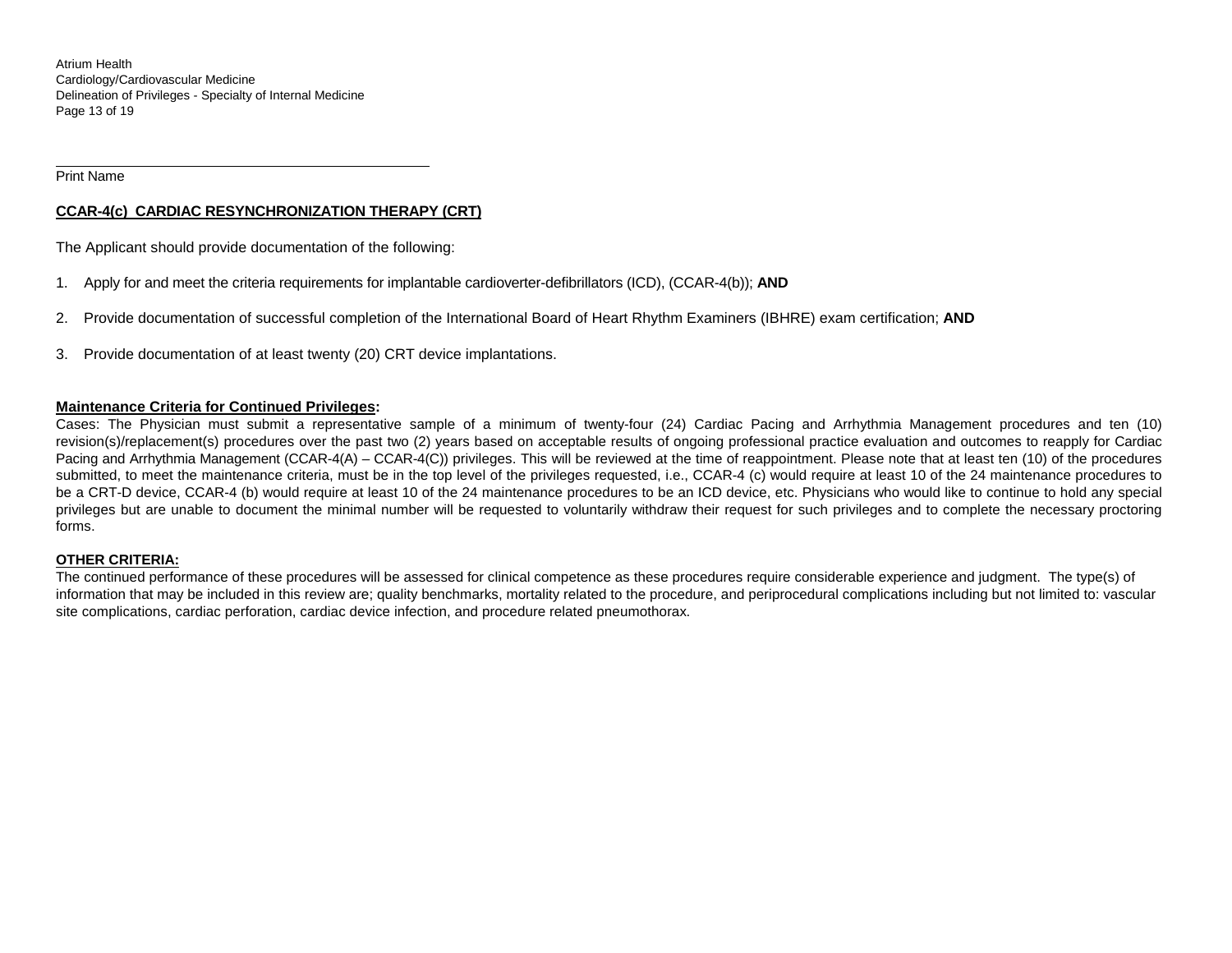Atrium Health Cardiology/Cardiovascular Medicine Delineation of Privileges - Specialty of Internal Medicine Page 14 of 19

#### Print Name

 $\overline{a}$ 

| <b>CMC</b> | Pine. | Univ. | CR. | Lin. | <b>NE</b> | <b>Union</b> | <b>Stanly</b> | Anson | Cle. | <b>KM</b> | <b>CARDIAC MAGNETIC RESONANCE</b><br>(MRI) PRIVILEGES FOR<br><b>CARDIOLOGISTS</b> |                                                                       | <b>Minimum</b><br><b>Number</b><br>Required | <b>Number</b><br>Performed<br><b>Within The</b><br>Past 2<br>Years | Location |
|------------|-------|-------|-----|------|-----------|--------------|---------------|-------|------|-----------|-----------------------------------------------------------------------------------|-----------------------------------------------------------------------|---------------------------------------------|--------------------------------------------------------------------|----------|
|            |       |       | N/A | N/A  |           |              | N/A           | N/A   | N/A  | N/A       | CCAR-7                                                                            | Cardiac CT and Coronary<br>CT Angiography Imaging for<br>Cardiologist | 150                                         |                                                                    |          |
|            |       |       | N/A | N/A  |           |              | N/A           | N/A   | N/A  | N/A       | CCAR-8                                                                            | Cardiac Magnetic<br>Resonance Imaging (MRI)<br>for Cardiologist       | 50                                          |                                                                    |          |

# **CCAR-7 CARDIAC CT AND CORONARY CT ANGIOGRAPHY IMAGING**

SHORT DEFINITION: Computed tomography (CT) is a proven and important imaging modality for the detection and characterization of cardiovascular disease (1). This technology has undergone a dramatic evolution since its introduction into clinical practice in 1973. Multiple-detector units, with advanced spatial and temporal resolution, can provide detailed anatomic and functional information regarding the heart, great vessels, and coronary circulation. Such information can greatly facilitate the diagnosis and management of a wide range on cardiovascular conditions and, in some circumstances, obviate the need for invasive procedures. Clinical applications of cardiac CT (CCT) encompass non-contrast (coronary calcium evaluation) and contrast (CT angiography) studies (2).

Medical specialists trained in the distinct disciplines of cardiovascular medicine, radiology, and nuclear medicine are all involved in the imagining of cardiovascular diseases, albeit from differing perspectives. These perspectives, however, also share many common features, emphasizing the importance of a broadly based, multi-disciplinary approach for management (2). Cardiovascular specialists, by virtue of their knowledge of cardiovascular disease processes, and expertise with other cardiovascular imaging/therapeutic modalities (i.e., invasive angiography, radionuclide imaging techniques, and cardiovascular ultrasound) have been integral in the technological developments and clinical applications of cardiac CT.

The joint bodies of the American College of Cardiology, American Heart Association, and American College of Physicians have recently issued guidelines for training and maintenance of clinical competence in cardiac CT (2,3). Specific training pathways have been recommended for those currently in fellowship training programs, as well as for those who have already obtained board certification and are active practicing clinicians. The American College of Radiology has issued a separate guideline statement relevant to the training and certification of qualified Radiologists (4). The respective societies' guidelines are not intended to exclude qualified practitioners from "the other side of the fence", but rather assure that there own specialists adhere to the highest standards. Programs that can successfully integrate the complementary expertise of both specialties will certainly enhance patient care and outcomes.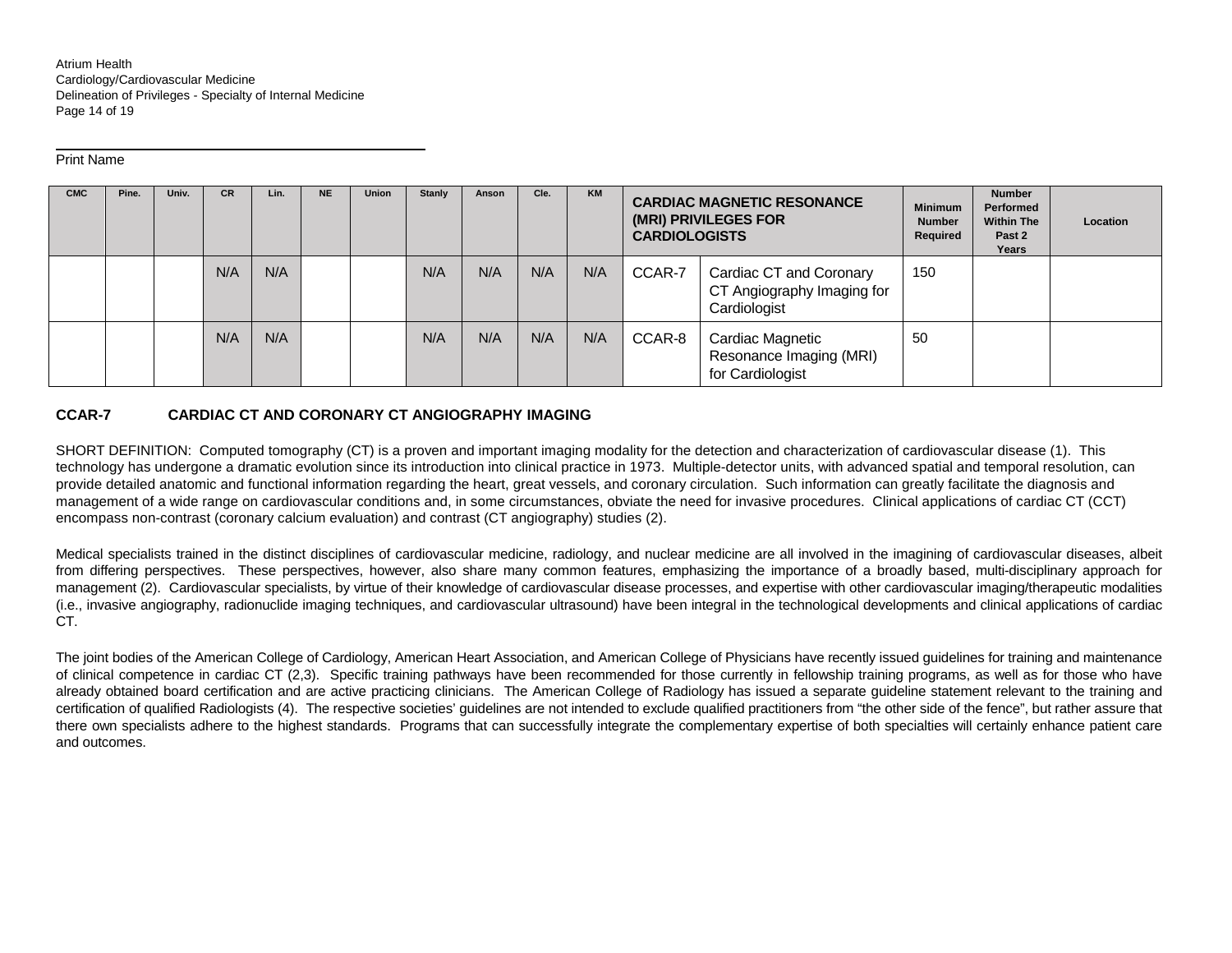Atrium Health Cardiology/Cardiovascular Medicine Delineation of Privileges - Specialty of Internal Medicine Page 15 of 19

# **CCAR-7 CARDIAC CT AND CORONARY CT ANGIOGRAPHY IMAGING - Continued**

#### **SKILLS AND TRAINING NEEDED** - The applicant must meet the following:

- 1. Provide documentation of successful completion of an ACGME accredited Cardiovascular Disease or AOA accredited Cardiology Training Program within the past five (5) years; **OR**
- 1. Applicant must submit documentation of certification by the American Board of Internal Medicine or American Osteopathic Board of Internal Medicine; **AND**
- 2. Involvement in reading one hundred and fifty (150) contrast cardiac CT studies with a minimum of fifty (50) studies in which the applicant participated in the acquisition of the scan.; **AND**
- 3. Submit documentation of fifteen (15) hours of category I CME in cardiac CT within the past twenty-four (24) months; **AND**
- 4. Expectation that within two (2) years of initial credentialing, the reader become certified by the Certification Board of Cardiovascular CT (CBCCT).

#### **Maintenance Criteria for Continued Privileges (CCAR-7):**

The Physician must submit a minimum of one hundred (100) contrast Computed Tomography Angiography (CTA) examinations and a minimum of fifteen hours Category 1 CME devoted to Cardiac CT over the past two (2) years based on acceptable results of ongoing professional practice evaluation and outcomes to reapply for Cardiac Ct and Coronary Ct Angiography Imaging. This will be reviewed at the time of reappointment. Physicians who would like to continue to hold any special privileges but are unable to document the minimal number will be requested to voluntarily withdraw their request for such privileges and to complete the necessary proctoring forms.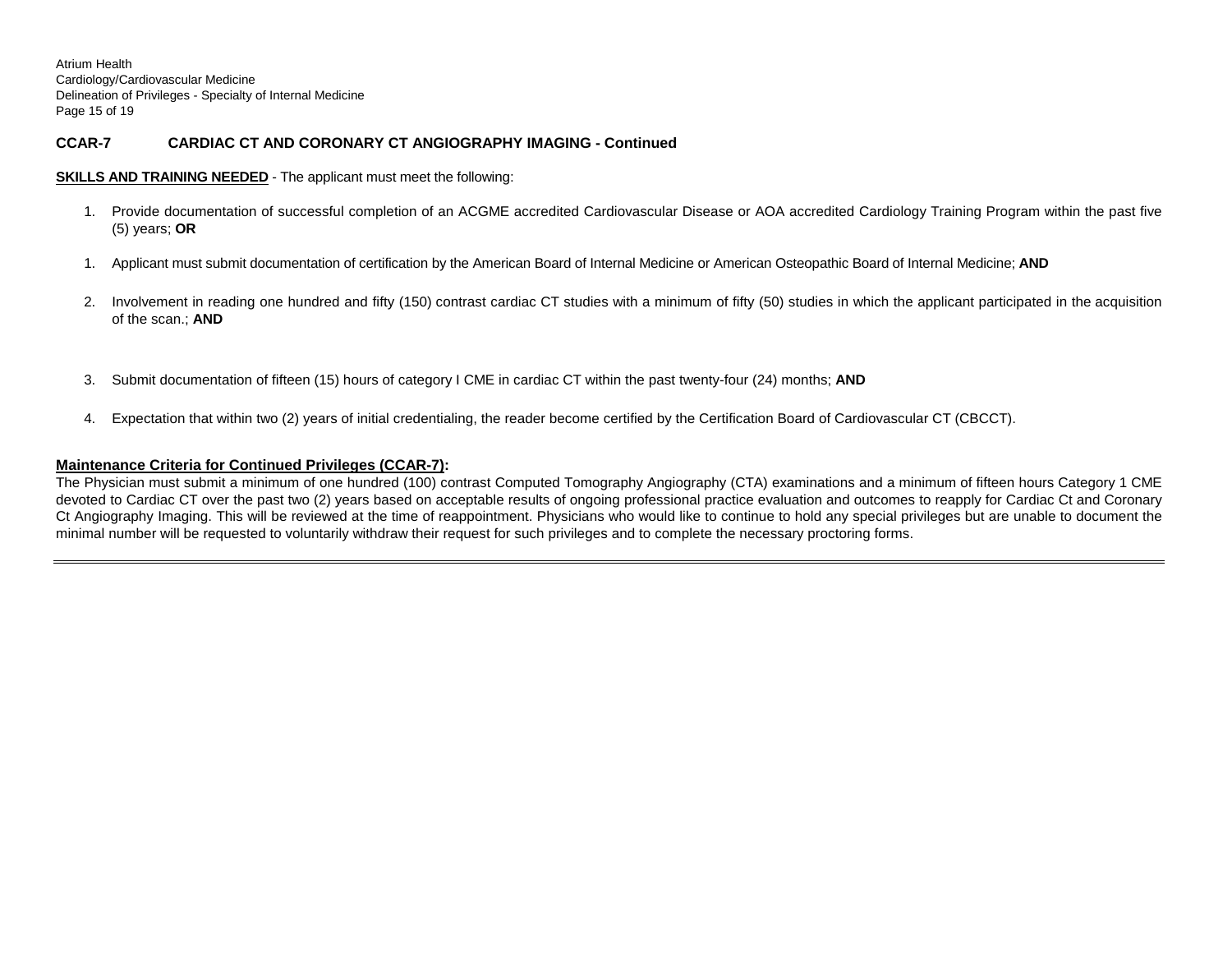Atrium Health Cardiology/Cardiovascular Medicine Delineation of Privileges - Specialty of Internal Medicine Page 16 of 19

## **CAR-8 CARDIAC MAGNETIC RESONANCE IMAGING (MRI)**

DEFINITION: MRI uses large magnets and radio-frequency waves to produce high-quality still and moving pictures of the body's internal structures. No X-ray exposure is involved. The scan monitors energy changes in tissues reacting to magnetic forces. A computer analyzes these changes and creates a composite image of the tissues. The images can be shown in two or three spatial dimensions in either static or dynamic (cine) mode.

This combination of unique capabilities has made MRI a commonly used imaging procedure for evaluating cardiac problems. Cardiac MRI is well established in clinical practice for the diagnosis and management of a wide spectrum of cardiovascular disease, including: ischemic heart disease, myocardial disease, right ventricular abnormalities, pericardial disease, cardiac tumors, valvular disease, thoracic aortic disease, pulmonary artery disease and congenital heart disease before and after surgical repair. The latter category is especially well suited to MRI as images of the cardiovascular systems can be obtained from many angles.

There are many advantages to Cardiac MRI when compared to other noninvasive imaging modalities such as ultrasound and CT. Since MRI does not use ionizing radiation, it can be used in children and pregnant women. MRI contrast media does not have as high a risk of allergic reaction or contrast media induced nephropathy as iodinated contrast media. Unlike echocardiography, MRI can produce images of cardiovascular structures without interference from adjacent bone or air, a limitation of echocardiography. MRI is also less operator dependant than echocardiography. Specific MRI sequences (SSFP) can be used to assess global and regional ventricular contractile function, including the more difficult to assess right ventricle. Velocity encoded techniques permit measurement of blood flow. MRI does not have the weakness of geometric assumptions (as does angiography) in assessing ventricular volumes.

Limitations of MRI include occasional claustrophobia during the exam; longer examination time compared to CT; physical isolation of the patient and incompatibility of MRI with various medical devices including cardiac pacemakers and cochlear implants. The presence of intraocular or intracranial metal is also a contraindication for MRI.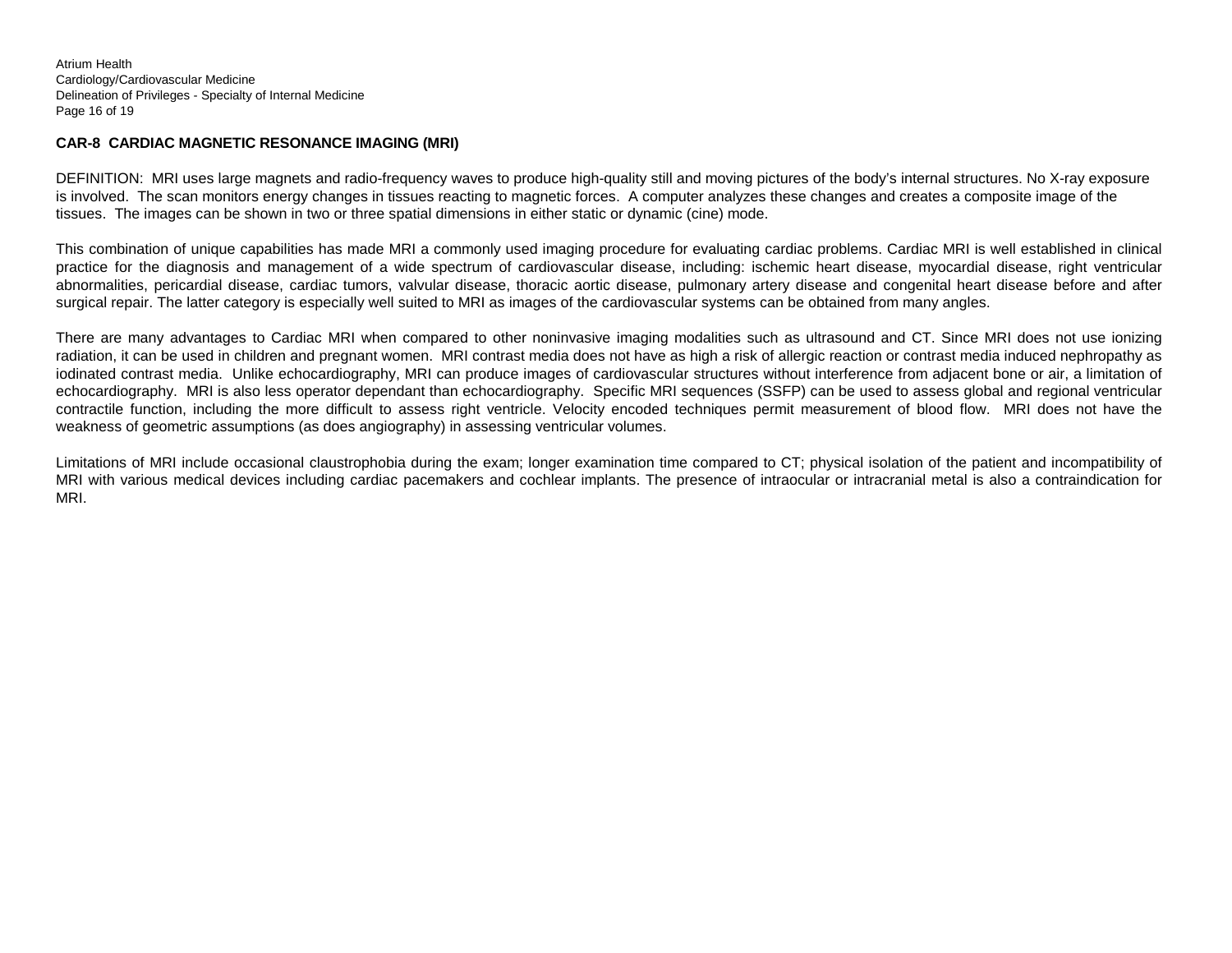Atrium Health Cardiology/Cardiovascular Medicine Delineation of Privileges - Specialty of Internal Medicine Page 17 of 19

# **CCAR-8 CARDIAC MAGNETIC RESONANCE IMAGING (MRI) - Continued**

**SKILLS AND TRAINING NEEDED**: The physician involved in the supervision and interpretation of Cardiac MRI examinations shall have the responsibility for all aspects of the study including reviewing all indications for the examination, specifying the pulse sequences to be performed, specifying the use and dosage of contrast agents, interpreting images, generating written reports, and assuring the quality of both the images and interpretations. Physicians performing pharmacologic stress testing as part of the Cardiac MRI imaging must be knowledgeable about the administration, risks and contraindications of pharmacologic agents used for stress testing. They must be capable of monitoring the patient throughout the procedure.

# **CREDENTIALS:**

A physician supervising and/or interpreting MRI examinations will be required to meet the following minimum criteria:

- 1. Certification in cardiology by the American Board of Internal Medicine or American Board of Pediatrics with completion of Level II or higher.
	- a. Board certification or eligibility, valid medical license and completion of a three (3) month (cumulative) specialty residency \* or fellowship in Cardiac MRI; **AND**
	- b. One Hundred and fifty (150) Cardiac MRI examinations; \*\* fifty (50) in which the candidate is physically present and involved in the acquisition and supervised interpretation of the case; **AND**
	- c. Completion of thirty (30) hours of courses related to MRI in general and/or Cardiac MRI in particular.

# **CRITERIA FOR MAINTENANCE OF PRIVILEGES**:

• The Physician must submit a minimum of fifty (50) cardiac MRI examinations over the past two (2) years based on acceptable results of ongoing professional practice evaluation and outcomes to reapply for Cardiac Magnetic Resonance Imaging (MRI). This will be reviewed at the time of reappointment. Physicians who would like to continue to hold any special privileges but are unable to document the minimal number will be requested to voluntarily withdraw their request for such privileges and to complete the necessary proctoring forms.

# **CONTINUING MEDICAL EDUCATIONAL REQUIREMENTS**:

• Cardiologists must have earned at least thirty (30) hours of coursework in Cardiac MRI in the prior thirty-six (36) month period in accordance with Level II requirements.

\* This represents cumulative time spent interpreting, performing and learning Cardiac MRI and need not be a consecutive block of time. At least fifty (50)% of the time should represent supervised laboratory experience with a Level II or Level III mentor. This can include time spent at educational courses on the topic. Training time is defined as a minimum of thirty-five (35) hours per week.

\* \* The caseload recommendations may include studies from an established teaching file, previous Cardiac MRI cases and electronic/on-line CME.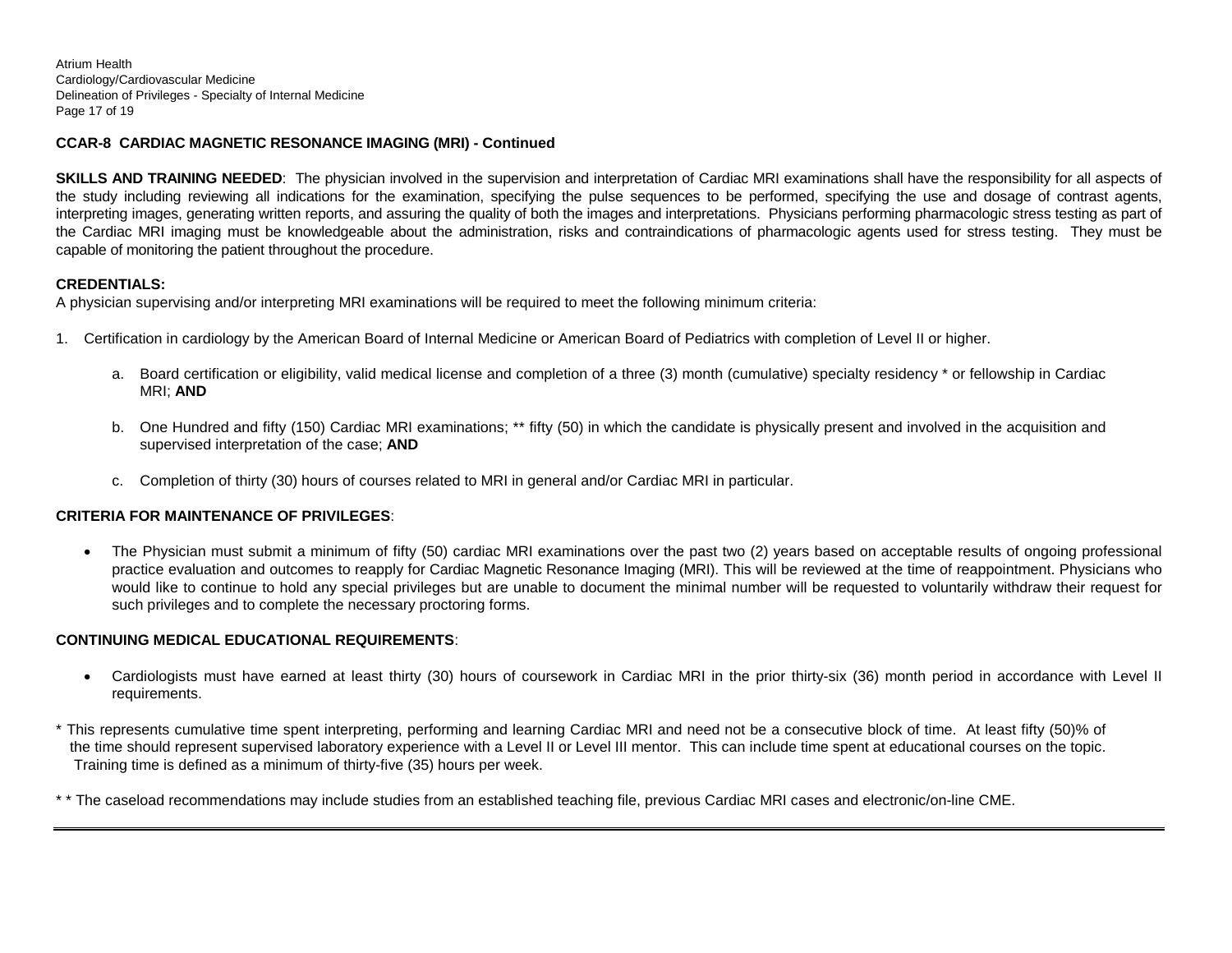Atrium Health Cardiology/Cardiovascular Medicine Delineation of Privileges - Specialty of Internal Medicine Page 18 of 19

# PRIVILEGES REQUESTED BY:

I have requested only those privileges for which by education, training, current experience, and demonstrated performance I am qualified to perform, and that I wish to exercise at Atrium Health and;

I understand that:

- a) In exercising any clinical privileges granted, I am constrained by hospital and medical staff policies and rules applicable generally and any applicable to the particular situation.
- b) Any restriction on the clinical privileges granted to me is waived in an emergency situation and in such a situation my actions are governed by the applicable section of the medical staff bylaws or related documents.

I attest that I am not currently a user of illegal drugs or do not currently abuse the use of legal drugs.

I attest that I do not have a physical or mental condition which could affect my motor skills or ability to exercise the clinical privileges requested or that I require an accommodation in order to exercise the privileges requested safely and competently.

|           | M.D. |      |
|-----------|------|------|
| Signature |      | Date |
|           |      |      |
|           |      |      |

Print Name

=============================================================================================